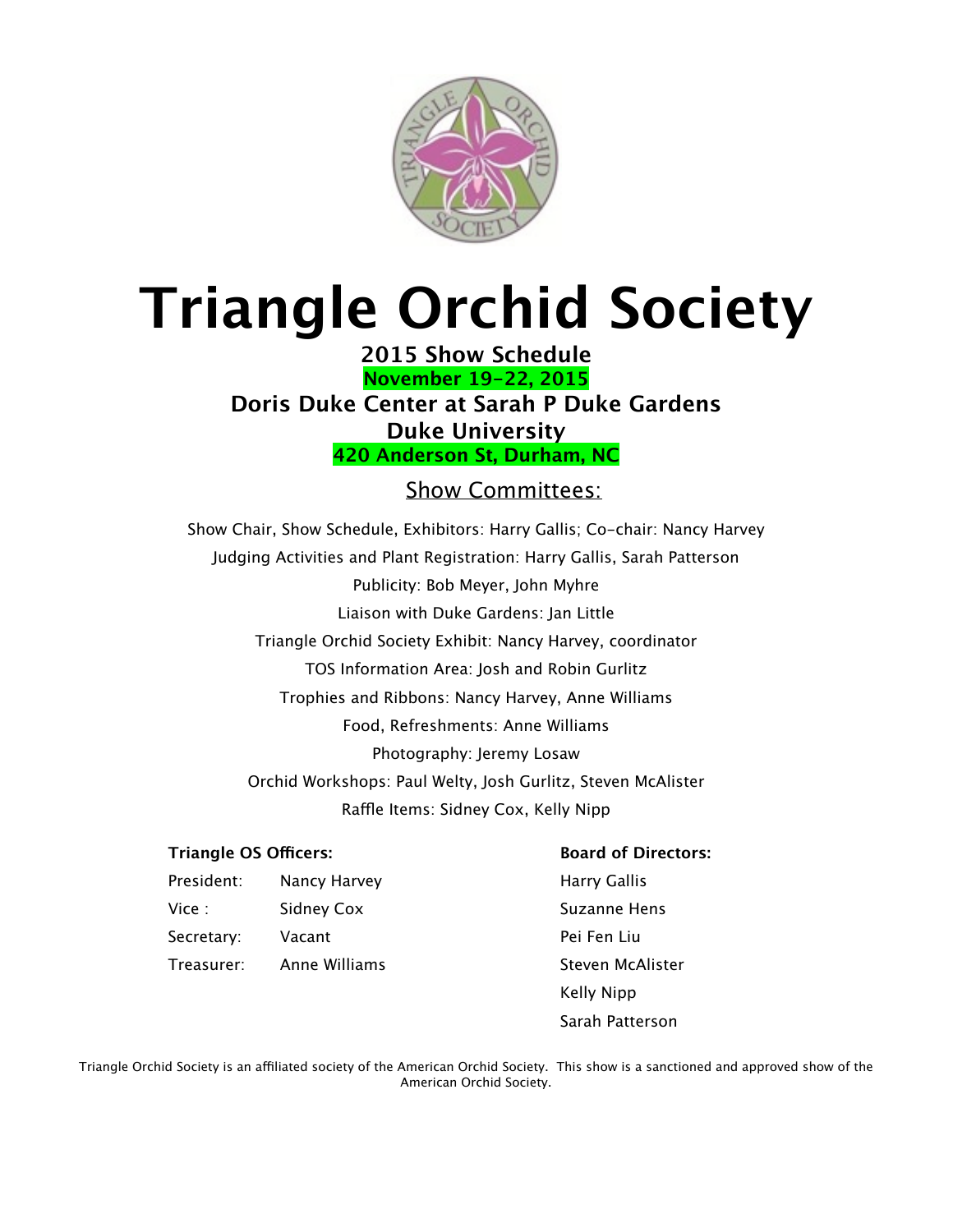#### **Triangle Orchid Society Show Schedule**

#### **GENERAL INFORMATION:**

#### 1. *An orchid show will be presented by the Triangle Orchid Society at the Doris Duke Center, 420 Anderson Street, Durham, NC, 27705 November 19-22, 2015.*

- 2. This is an American Orchid Society (AOS) sanctioned show and all exhibits and exhibitors must comply with the current rules of the American Orchid Society Handbook on Judging and Exhibition and any interim rules issued by the AOS Judging Committee. There will be five or more judges accredited by The American Orchid Society. The decisions of these judges will be final. The American Orchid Society System of Judging will be used in all events using a modified Mid-America Show Schedule.
- 3. This show has been approved for AOS judging. **All flowers, whether entered for ribbon judging or not, will be considered for AOS awards unless otherwise marked by the exhibitor.** If the flowers have previously been exhibited at an AOS function, they are considered to have been screened and therefore are not eligible for further consideration. They should be marked "Not for AOS Judging." This will not disqualify the flower from consideration in the proper ribbon or trophy class. Submission of plants or cut flowers for judging shall obligate the exhibitor to accept any award granted and to pay any fees connected with such an award **(the current AOS award fee is \$36)** except where clearly indicated before the judging that the entry is not to be AOS judged.
- 4. Exhibitors may set up exhibits from **10AM to 6 PM** on **Thursday November 19, 2015**. Entries for judging should be received by the registrar no later than **4 PM**. Entries will be done electronically into an Excel spread sheet. A template will be supplied to exhibitors. All exhibits must be left in place until **4 PM Sunday November 22, 2015**.
- 5. Each exhibitor agrees upon entry to abide by the Rules and Regulations of the show.
- 6. There are no fees to the exhibitor for entries or assistance in setting up exhibits.
- 7. Neither the host society nor the show sponsor is responsible for loss or damage of any plants, blooms, accessories or other property of exhibitors. However, every precaution will be exercised for their security.
- 8. Reasonable effort will be made to provide the amount of space requested but should space available be less than expected, the Show Committee reserves the right to limit space allocated to an exhibitor.
- 9. Judges and clerks are expected to familiarize themselves with the show rules and regulations before the actual judging takes place.
- 10. All plants and flowers will be considered for recognition based on present quality, without regard to previous awards. To maintain highly competitive standards, no trophies or other recognition will be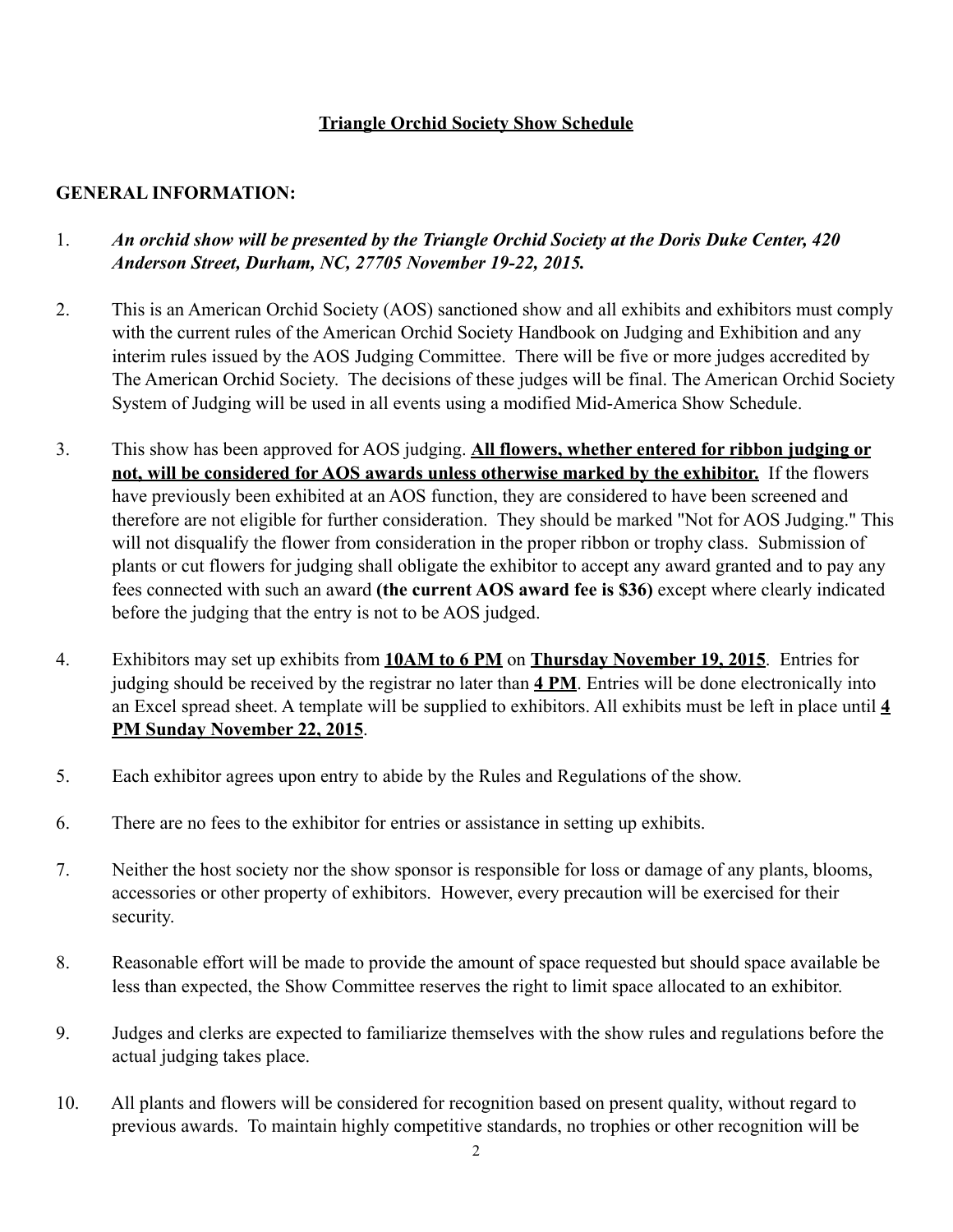awarded if, in the judges' opinion, the flower, plant or exhibit does not warrant such recognition. Judges may subdivide or add additional classes at their discretion.

- 11. All plants and cut flowers must be correctly entered in the appropriate class, or reclassified by a judge, to be eligible for ribbon judging.
- 12. First, second and third place ribbons may be awarded in each class at the discretion of the judges. Trophies will be awarded as designated. **Judges have the authority to award or withhold any ribbon or trophy and may sub-divide any class where warranted. Due to the widespread changes in taxonomy, the show committee and judges may need to make adjustments to names and plant entry classes once registration is completed.** [Note: Until use of new nomenclature is more consistent, we will continue to use the old names in many cases.]
- 13. All questions regarding the interpretation of these rules shall be referred to the General Show Chairman for a decision.
- 14. Exhibitors will enter their plants using the spread sheet template provided. The file may be emailed in advance or provided to the registration desk by flash drive prior to **4 PM on November 19, 2015.**  Exhibitors will receive stickers to place on their plants; each plant will have a unique entry number. The entry file should show plant parentage, clonal name, if assigned, and previous awards to the clone, if information is available. Each plant should be entered into one class only with the exception of Classes 136-138. Where a plant could conceivably fit into more than one class, the exhibitor shall enter it into the first applicable class listed. A mericlone is considered a vegetative division of the original plant and must be so designated and the clonal name given. Species classes will include natural hybrids. Criteria employed in ribbon class definitions refer to characteristics prevailing for mature plants grown according to normal horticultural practices.
- 15. All trophies are open to all exhibitors in this show if the exhibit is entered properly and show rules are complied with, unless otherwise specified in this schedule.
- 16. In order to be eligible for any special trophies, plants and exhibits must be entered for ribbon judging. No separate entry is required.

#### **Exhibition Guidelines:**

- 1. All exhibitors are expected to familiarize themselves with the show schedule and exhibition guidelines.
- 2. All exhibits and plants must be officially entered with the Entry Committee for ribbon judging. Plant labels may show both parents of a hybrid grex, if possible, to assist in properly judging hybrids.
- 3. Each exhibit may be entered in ONE CLASS ONLY. The show committee will assure that all exhibits are properly classified. All exhibits are eligible for the AOS Show Trophy and will be judged in accordance with the criteria in the current American Orchid Society Handbook on Judging and Exhibition. Amateur and Society Exhibits will be eligible for the Orchid Digest Show Trophy.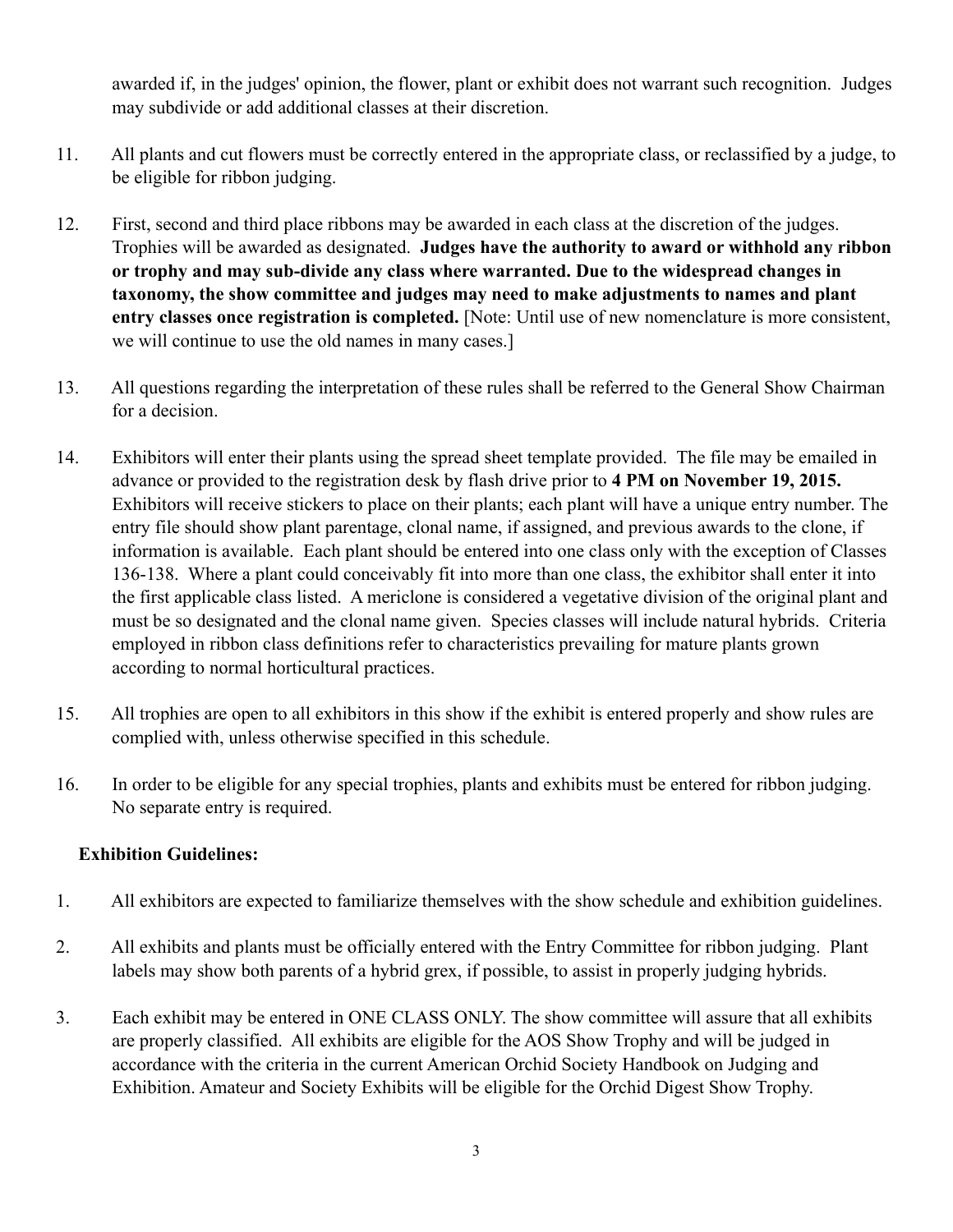- 4. Individual plants **cannot** be entered in more than one class (**exceptions are classes 136 through 138**).
- 5. Entries not in accordance with the schedule may be disqualified, and the Show Committee reserves the right to remove all inferior exhibits at any time.
- 6. For the purpose of this show, an amateur is defined as any person who has sold no more than a total of five hundred (500) plants and/or flowers in the last year.
- 7. No cut flowers will be permitted in flowering plant exhibits, and no flowering plants will be permitted in cut flower exhibits.
- 8. All plants and cut flowers must be labeled without identification of the owner until judged.
- 9. Foliage plants, moss, etc. may supplement exhibits, but neither artificial nor dyed moss nor foliage of any kind will be permitted. Plants in flower other than orchids are discouraged but may be used in limited quantities if normally companion plants to orchids (e.g., bromeliads or other tropical). No dyed flowers will be permitted. Cut flowers are not permitted unless comprising an entire exhibit.
- 10. For the purposes of this schedule, the word "hybrid" means a cross made within the genus listed, unless preceded by the word "intergeneric" in which case two or more different genera are used in the cross.
- 11. In general, blush colors and two-toned flowers should be entered in the "Other Colors" classifications.
- 12. Color in Paphiopedilum hybrids is based on the dominant color of the petals and labellum, not the dorsal sepal (see separate explanations attached to show schedule).
- 13. A meristem plant or cut flower may not be entered as a seedling blooming for the first time.
- 14. Any class containing both species and hybrids may be subdivided at the discretion of the judges.
- 15. The venue has natural light; however extra lights or lamps may be provided by the exhibitor where electrical outlets are available.
- 16. Exhibitors who will need watering done in their absence should give written instruction to the show chairman at the time of the setup.
- 17. Specimen trophy will be given as Judge's discretion. Exhibitors may consider entry of unusually well grown and well-flowered plants in the specimen class (#138) in addition to the plant's primary class (**double entry allowed in classes 136-138**). Plants in this class are generally judged by AOS CCE/ CCM criteria that **place great emphasis on the condition of the foliage** as well as the flowers.
- 18. Judging will begin promptly at **8:30 AM Friday November 20, 2015**.
- 19. No one, other than properly authorized persons, will be permitted in the area during judging.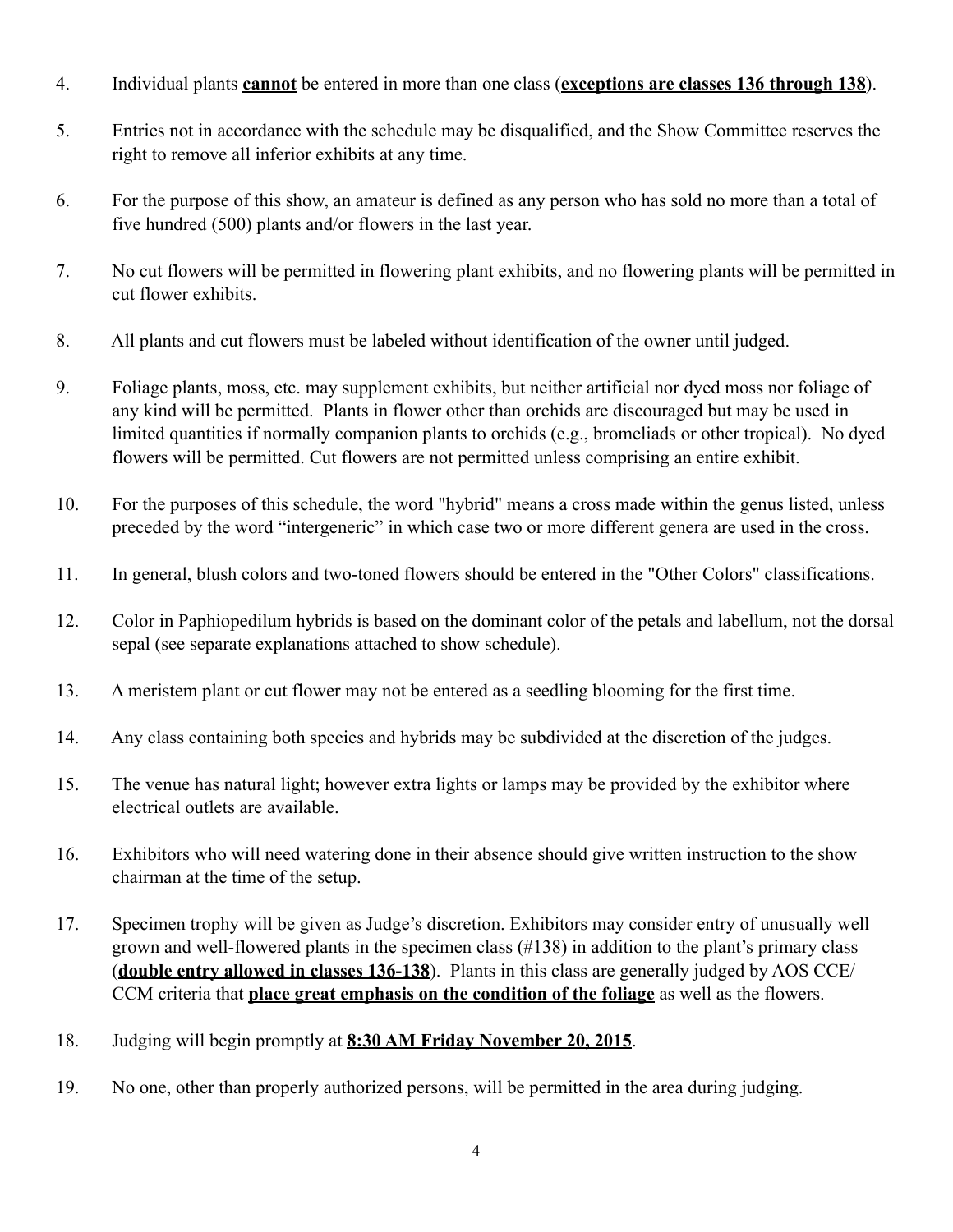- 20. All entry tags must be removed from all exhibits when judging is completed and if possible, before the show is opened to the public
- 21. Multiple entries (greater than three plants per class) *are* permitted.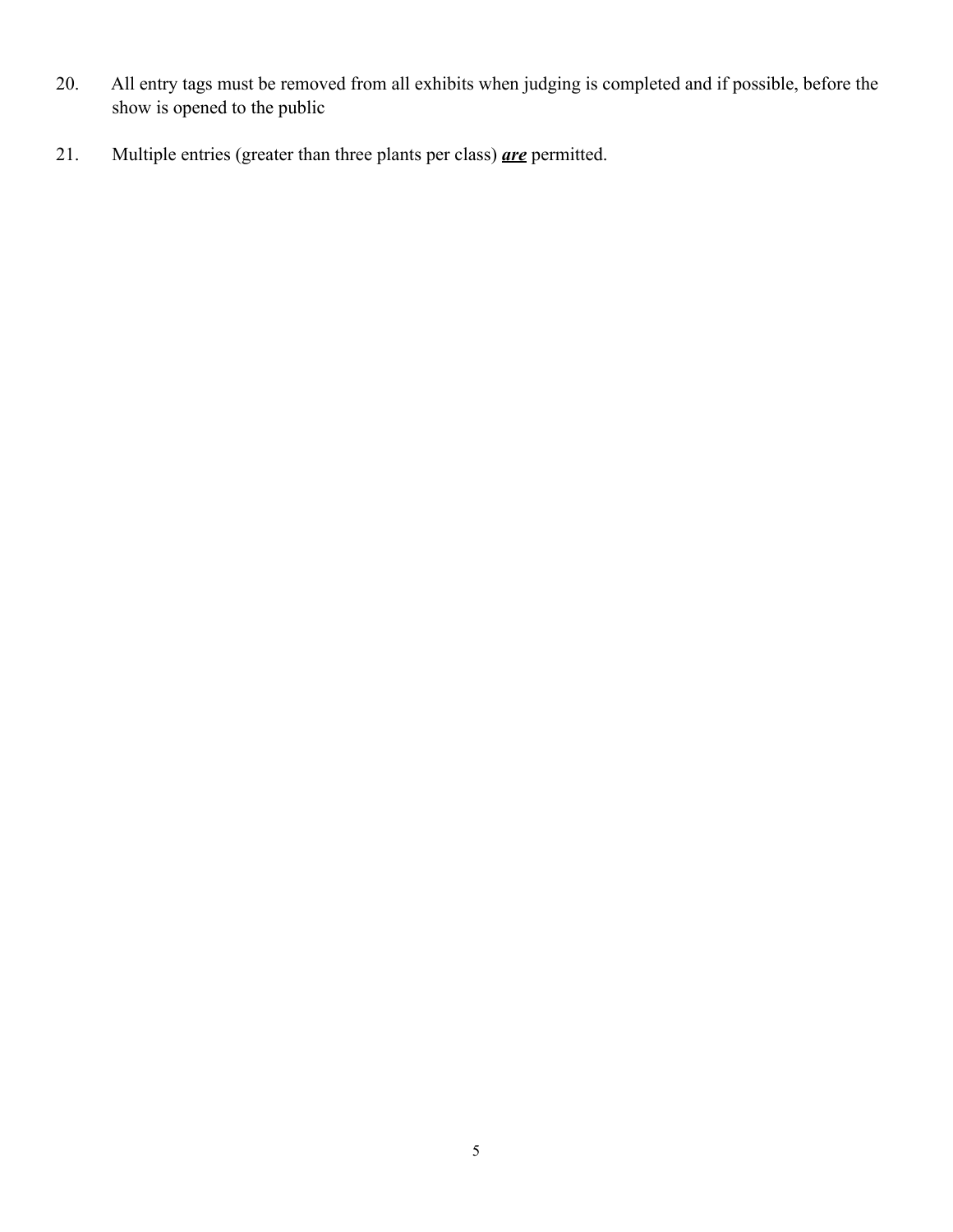#### **Entry of Plants and Exhibits**

- 1. TOS will supply a copy of the Excel template. Email Harry Gallis at [harry.gallis@frontier.com](mailto:harry.gallis@frontier.com) for additional copies. Questions can be directed to him via email or 704-883-4077.
- 2. Instructions with regard to exhibitor numbers will be included with instructions for the spread sheet.
- 3. A separate entry must be made for each plant and cut flower. Exhibits will be pre-registered by the show committee.
- 4. On the spreadsheet indicate the CLASS NUMBER for each entry. Check the Show Schedule for the correct class. It is your responsibility to classify each of your entries correctly. Incorrect entries may be disqualified. If in doubt ask for assistance; however, the final decision is the responsibility of the exhibitor.
- 6. Under NAME indicate the name of the plant or flower followed by the parentage if a hybrid if available. Check AQ Plus or Orchids Plus at the entry desk for details. If the plant is a species, enter "species" in the space for the cross
- 7. Email your Excel file to harry.gallis@frontier.com or bring on flash drive to the entry desk. We will have flash drives available if you have information on a laptop.
- 8. Reference copies of an "Intergeneric Make-up List" will be available at the plant registration desk. This can be used to help determine the proper class number in the Show Schedule. Keep in mind that our schedule has been modified and make any necessary changes to your actual registration.

#### **Judging Clerk Information**

#### *Head Clerk*:

Responsible for the efficient performance of the judging process. This also includes recording the decisions of the judges, making a record of the awards given, and leading the judges to the next class to consider. When personnel are available, two additional clerks should assist this person.

#### *Ribbon Clerk*:

Responsible for maintaining the ribbon supply, adding class, entry number and date to each ribbon awarded, obtaining the signatures of the judges, and placing the ribbons in accordance with the awards granted.

#### *Spotter*:

Assists in locating exhibits and plants plus other duties that may be assigned.

During the show judging, clerks are not to participate in the process unless asked to do so. Most often only judges are to be involved in the deliberation concerning an entry considered for competitive awards. In all cases, clerks are to assist the judges to effect efficiency during the judging process. Further, deliberations when verbally expressed must not be repeated or discussed with others.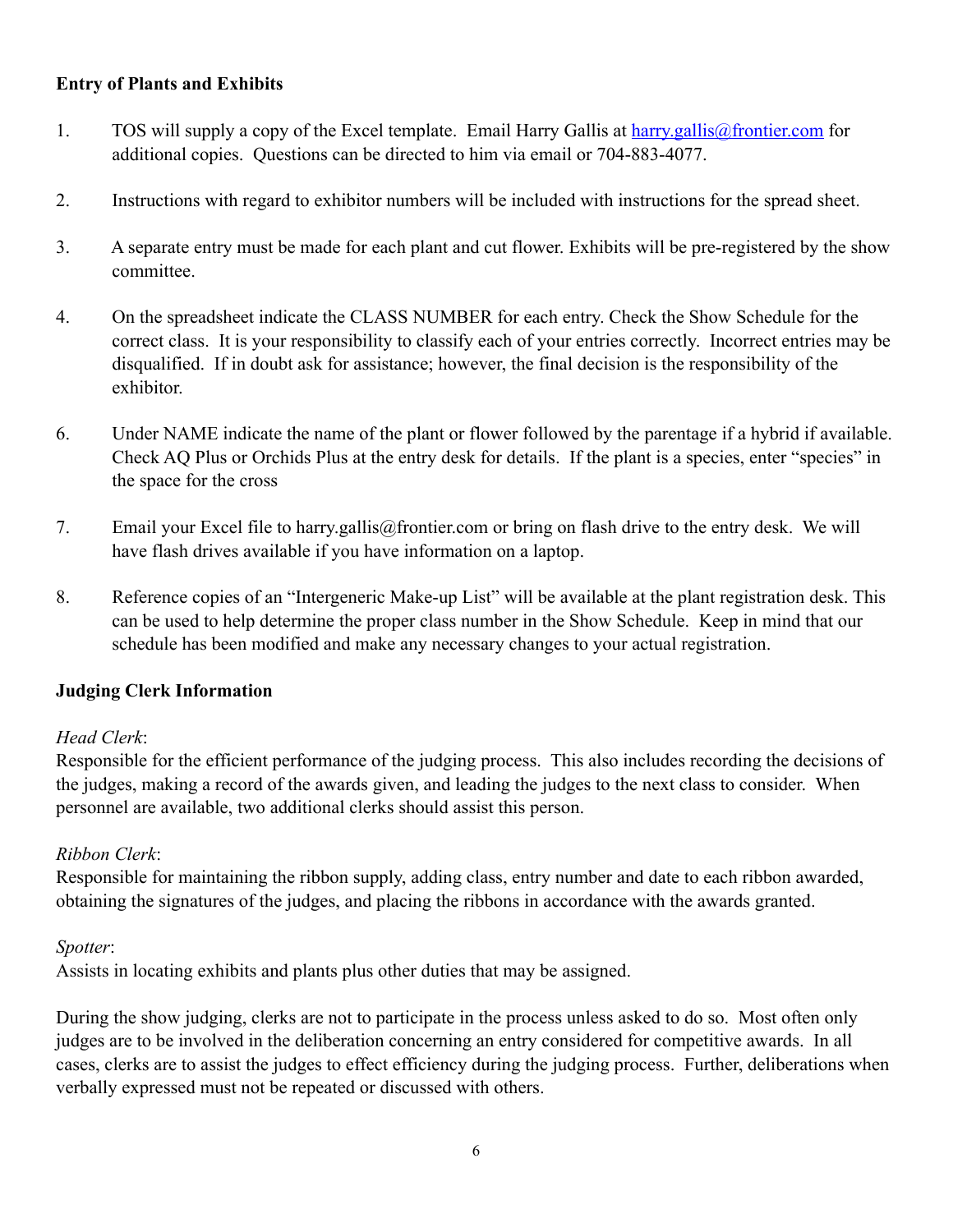# **Trophy Awards Schedule and Sponsors**

| <b>Orchid Societies</b><br>Best of Classes 5-8<br>Best of Classes 9-10<br><b>Amateur Exhibits: Don Rice Trophy</b><br>Best of Classes 9-10<br>Amateurs<br>Best of Classes 11-32<br>Cattleya: Nat Carson Trophy<br>Miniature Cattleya: Jim Fry Trophy<br>Best of Class 31<br>Cypripedium Alliance<br>Best of Classes 33-52<br>Best of Classes 53-71<br>Phalaenopsis |
|--------------------------------------------------------------------------------------------------------------------------------------------------------------------------------------------------------------------------------------------------------------------------------------------------------------------------------------------------------------------|
|                                                                                                                                                                                                                                                                                                                                                                    |
|                                                                                                                                                                                                                                                                                                                                                                    |
|                                                                                                                                                                                                                                                                                                                                                                    |
|                                                                                                                                                                                                                                                                                                                                                                    |
|                                                                                                                                                                                                                                                                                                                                                                    |
|                                                                                                                                                                                                                                                                                                                                                                    |
|                                                                                                                                                                                                                                                                                                                                                                    |
| Vanda Alliance<br>Best of Classes 72-88                                                                                                                                                                                                                                                                                                                            |
| Best of Classes 89-108<br>Oncidium Alliance                                                                                                                                                                                                                                                                                                                        |
| Cymbidium Alliance<br>Best of Classes 109-113                                                                                                                                                                                                                                                                                                                      |
| Dendrobium Alliance<br>Best of Classes 114-123                                                                                                                                                                                                                                                                                                                     |
| Best of Classes 124-135<br>Miscellaneous                                                                                                                                                                                                                                                                                                                           |
| Best of Class 136<br>Miniatures                                                                                                                                                                                                                                                                                                                                    |
| Best of Class 137<br>First bloom seedling                                                                                                                                                                                                                                                                                                                          |
| Best of Class 138<br>Specimen plants                                                                                                                                                                                                                                                                                                                               |

Special Trophies:

The American Orchid Society Show Trophy

Orchid Digest Trophy

Best Species: Jack Webster Trophy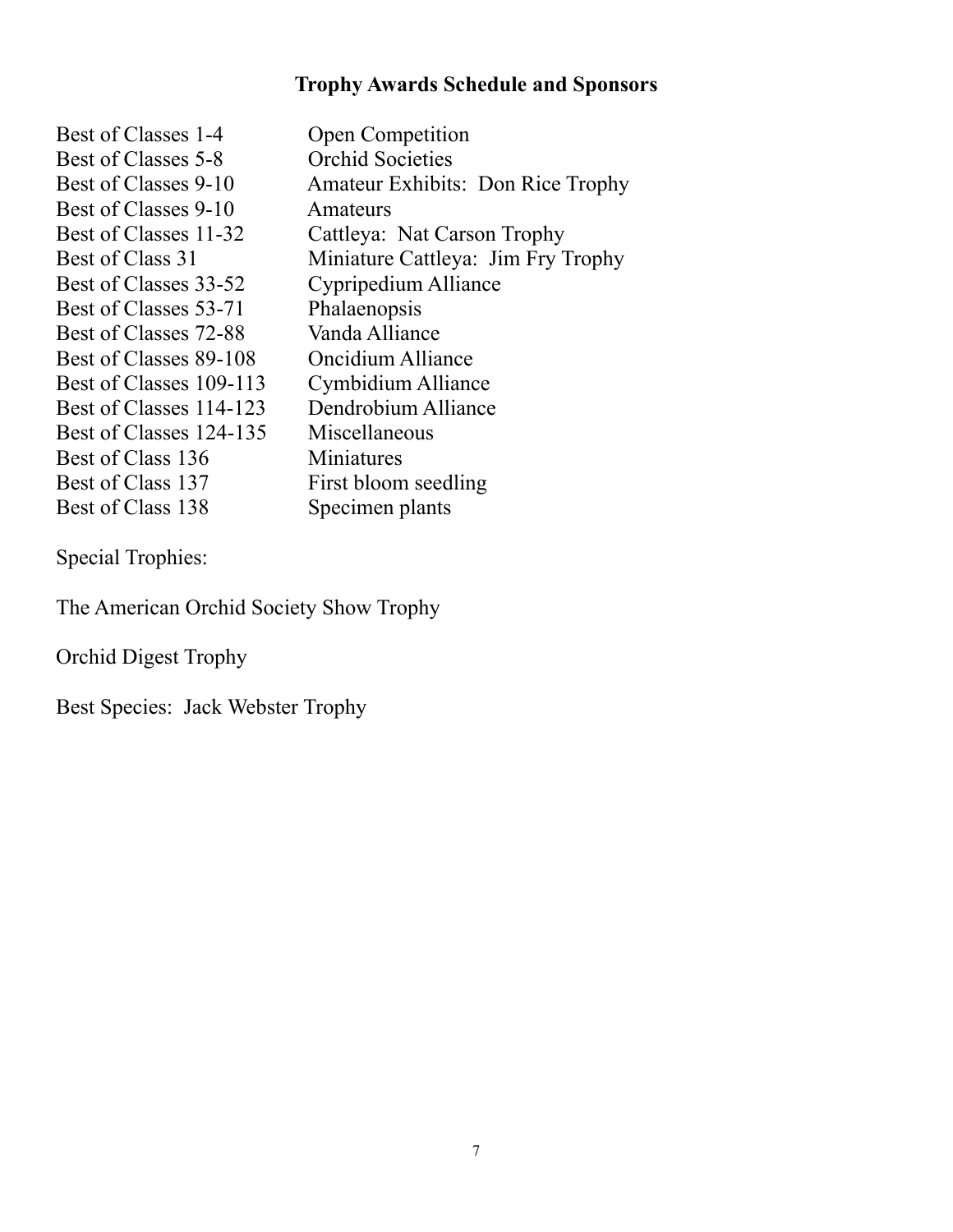# A. EXHIBITS

#### **A. Open competition - Commercial**

- 1. Orchid plants in flower, arranged for effect, 25 square feet maximum.
- 2. Orchid plants in flower, arranged for effect, tabletop.

# **A1. Open competition – Botanical Gardens**

- 3. Orchid plants in flower, arranged for effect, 25 square feet maximum.
- 4. Orchid plants in flower, arranged for effect, tabletop.

# **TROPHY – Best of class 1-4**

#### **B. Orchid Societies affiliated with the American Orchid Society**

- 5. Orchid plants in flower, arranged for effect, >30 square feet.
- 6. Orchid plants in flower, arranged for effect, 30 square feet maximum.
- 7. Orchid plants in flower, arranged for effect, large tabletop, 20 square feet maximum
- 8. Orchid plants in flower, arranged for effect, < 20 square feet, small tabletop.

#### **TROPHY – Best of class 5-8**

#### **C. Amateur Competition**

- 9. Orchid plants in flower, arranged for effect, > 20 square feet, large tabletop.
- 10. Orchid plants in flower, arranged for effect, <20 square feet, tabletop.

# **TROPHY – Best of class 9-10**

#### **D. Cattleya Alliance**

- 11. Epidendrum and Encyclia species, hybrids and intergenerics.
- 12. Broughtonia species, hybrids and intergenerics other than above.
- 13. Brassavola (excluding Rhyncholaelia) species, hybrids and intergenerics other than above, but excluding Cattleyas.
- 14. Rhyncholaelia species, hybrids and intergenerics other than above, but excluding Cattleyas.
- 15. Laelia (including Brazilian laelias) species, hybrids and intergenerics other than above, but excluding Cattleyas.
- 16. Sophronitis species, hybrids and intergenerics other than above, but excluding Cattleyas.
- 17. Cattleya species.
- 18. Cattleya allied genera species other than above.
- 19. Cattleya hybrids & intergenerics other than above, Lavender/Mauve, flowers 4 inches or less.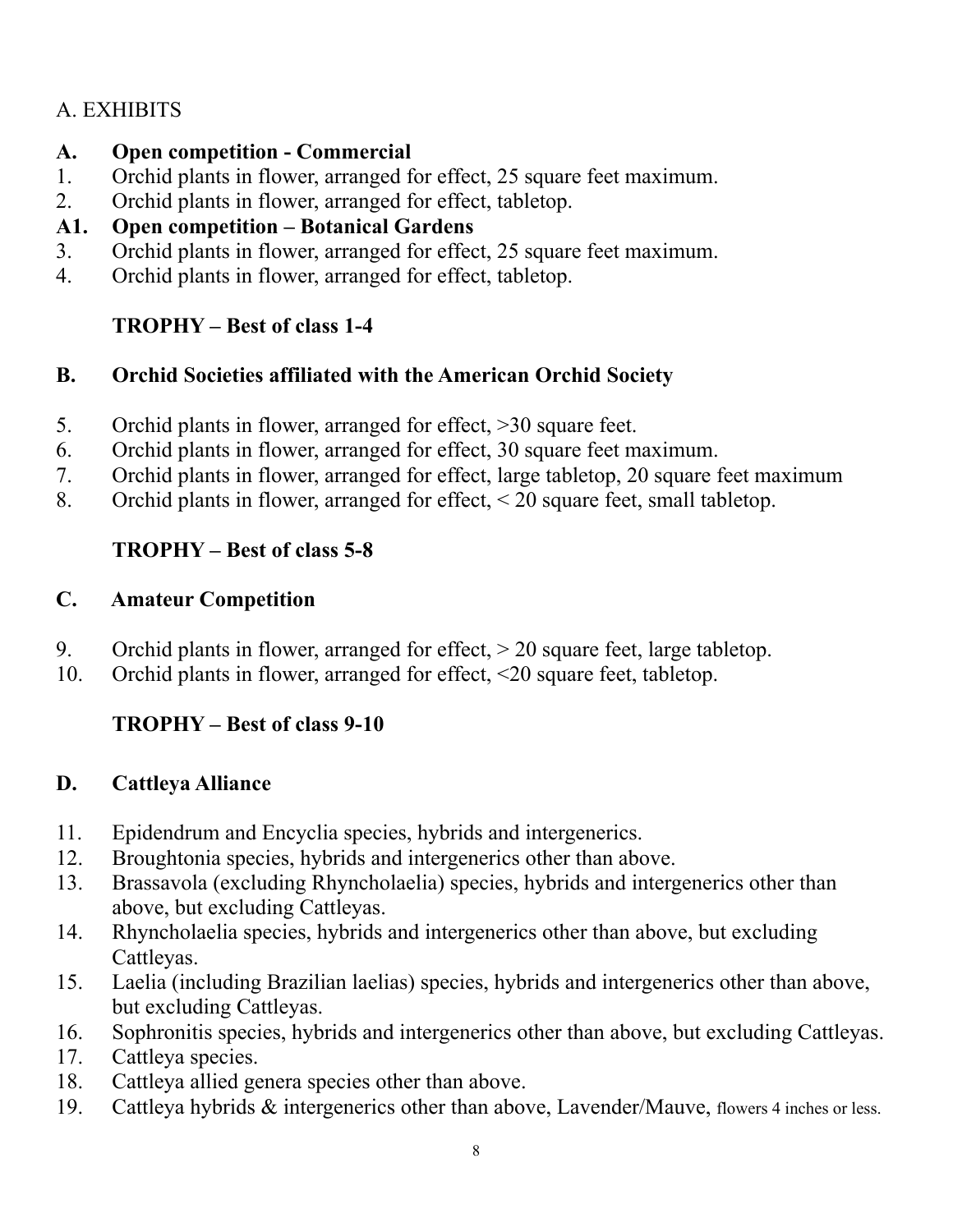- 20. Cattleya hybrids & intergenerics other than above, Lavender/Mauve, flowers larger than 4 inches.
- 21. Cattleya hybrids & intergenerics other than above, White, flowers 4 inches or less.
- 22. Cattleya hybrids & intergenerics other than above, White, flowers larger than 4 inches.
- 23. Cattleya hybrids & intergenerics other than above, Semi-alba.
- 24. Cattleya hybrids & intergenerics other than above, Yellow-Orange, flowers 4 inches or less
- 25. Cattleya hybrids & intergenerics other than above, Yellow-Orange, flowers larger than 4 inches.
- 26. Cattleya hybrids & intergenerics other than above, Red/Red Shades, flowers 4 inches or less
- 27. Cattleya hybrids & intergenerics other than above, Red/Red Shades, flowers larger than 4 inches.
- 28. Cattleya hybrids & intergenerics other than above, Other Colors, flowers 4 inches or less
- 29. Cattleya hybrids & intergenerics other than above, Other Colors, flowers larger than 4 inches.
- 30. Cattleya allied genera hybrids & intergenerics other than above.
- 31. Cattleya and allied genera hybrids and intergenerics, miniature. (Total height of plant 6 inches or less excluding inflorescence)

#### **TROPHY CLASSES 11-31; TROPHY CLASS 31 Jim Fry Trophy, best miniature Cattleya**

# **E. Cypripedium Alliance**

- 33. Paphiopedilum species, normally single flowered when mature.
- 34. Paphiopedilum species, normally multifloral (three or more flowers on one inflorescence that typically carry that number) when mature.
- 35. Paphiopedilum species, sequentially blooming.
- 36. Paphiopedilum hybrids, primary and resembling primary, White/Cream/Pink.
- 37. Paphiopedilum hybrids, primary and resembling primary, Green/Yellow.
- 38. Paphiopedilum hybrids, primary and resembling primary, Tan/Bronze/Mahogany.
- 39. Paphiopedilum hybrids, primary and resembling primary, Red/Rose.
- 40. Paphiopedilum hybrids, primary and resembling primary, Vinicolors.
- 41. Paphiopedilum hybrids, primary and resembling primary, Other Colors.
- 42. Paphiopedilum hybrids, complex, White/Cream/Pink.
- 43. Paphiopedilum hybrids, complex, Green/Yellow.
- 44. Paphiopedilum hybrids, complex, Tan/Bronze/Mahogany.
- 45. Paphiopedilum hybrids, complex, Red/Rose.
- 46. Paphiopedilum hybrids, complex, Vinicolors.
- 47. Paphiopedilum hybrids, complex, Other Colors.
- 48. Cypripedium, Selenipedium, Mexipedium species and hybrids
- 49. Phragmipedium species
- 50. Phragmipedium besseae influenced hybrids
- 51. Phragmipedium kovachii influenced hybrids
- 52. Phragmipedium hybrids other than above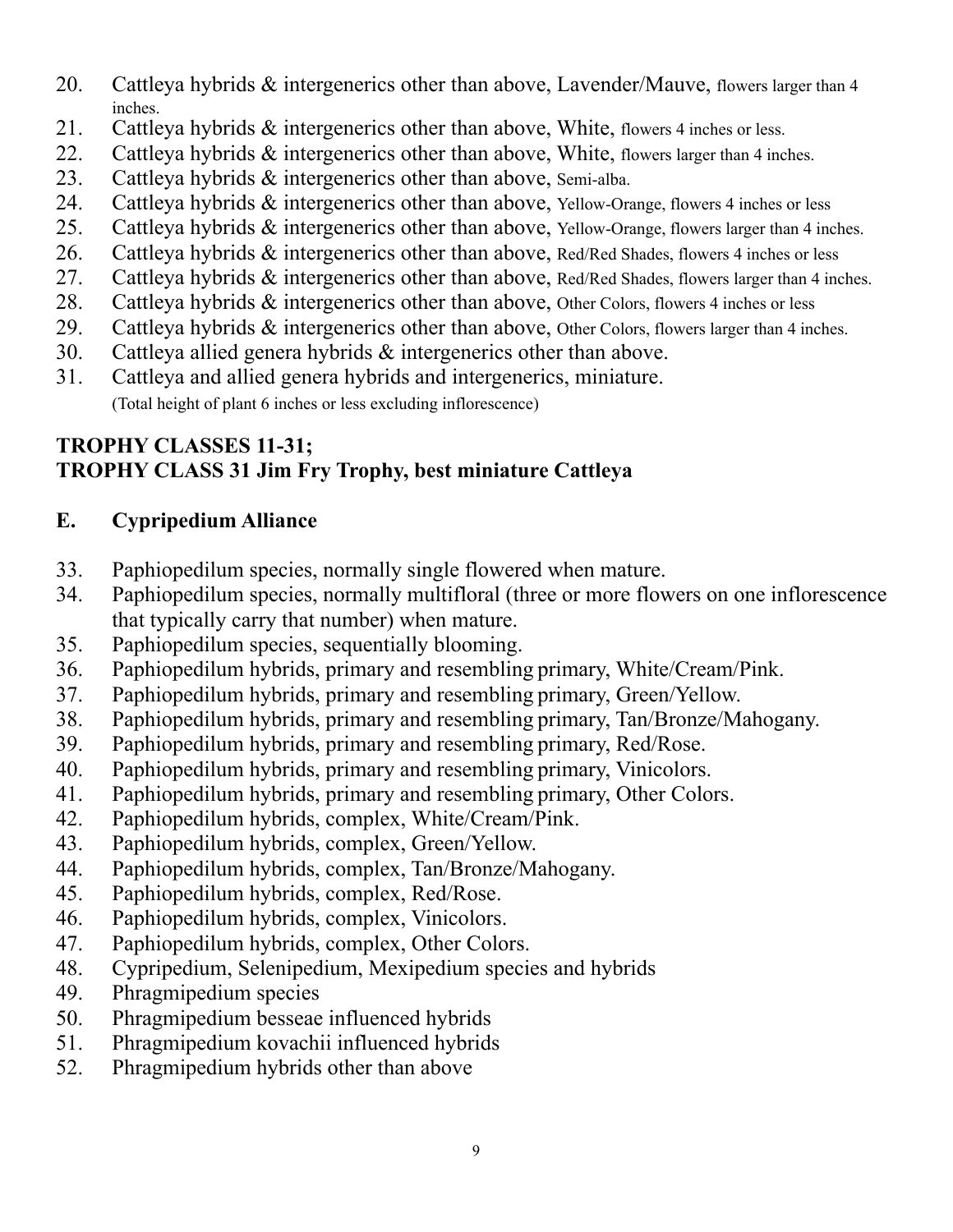#### **TROPHY CLASSES 33-52**

#### **F. Vanda and Phalaenopsis Alliance**

53. Now blank

54. Phalaenopsis species, small-flowered (i.e.equestris, parishii, amboinensis, lobbii, mannii, venosa, pulcherrima, etc).

55. Phalaenopsis species, large-flowered (i.e. amabilis, stuartiana, aphrodite, schilleriana, philippinense, sanderiana, etc)

- 56. Phalaenopsis hybrids, White, no markings.
- 57. Phalaenopsis hybrids, White with colored lip, no markings
- 58. Phalaenopsis hybrids, White with markings.
- 59. Phalaenopsis hybrids, White with harlequin markings.
- 60. Phalaenopsis hybrids, Multiflora, White, with or without markings.
- 61. Phalaenopsis hybrids, Pink, no markings.
- 62. Phalaenopsis hybrids, Pink with markings.
- 63. Phalaenopsis hybrids, Multiflora, Pink, with or without markings.
- 64. Phalaenopsis hybrids, Yellow, no markings.
- 65. Phalaenopsis hybrids, Yellow with markings.
- 66. Phalaenopsis hybrids, Yellow with harlequin markings.
- 67. Phalaenopsis hybrids, Multiflora, Yellow, with or without markings.
- 68. Phalaenopsis hybrids, Other colors, no markings.
- 69. Phalaenopsis hybrids, Other colors with markings.
- 70. Phalaenopsis hybrids, Multiflora, Other colors, with or without markings.
- 71. Phalaenopsis hybrids, Blushes.

Note: Multiflora refers to flowers 3 inches or less and multi-branched inflorescence(s) expected when mature.

# **TROPHY CLASSES 53-71**

#### **[Note – Many of these species have been collapsed into Vanda – you may use old or new names; however, plants should be entered into former classes, i.e, Ascda vs Vanda**

- 72. Aerangis species, hybrids and intergenerics.
- 73. Angraecum species, hybrids and intergenerics.
- 74. Angraecoid species not entered above,(i.e. Amesiella, Cytorchis, Jumellea, Neobathiea, Microcoelia, Mystacidium, Plectrelminthis, Rangaeris, etc.)
- 75. Ascocentrum species, hybrids, (excluding Ascocendas).
- 76. Ascocenda, White/Green.
- 77. Ascocenda, Orange/Yellow.
- 78. Ascocenda, Pink/Red/Red-Purple.
- 79. Ascocenda, Blue/Violet.
- 80. Ascocenda, other colors than above.
- 81. Ascocenda, multicolor, spotted or heavily marked.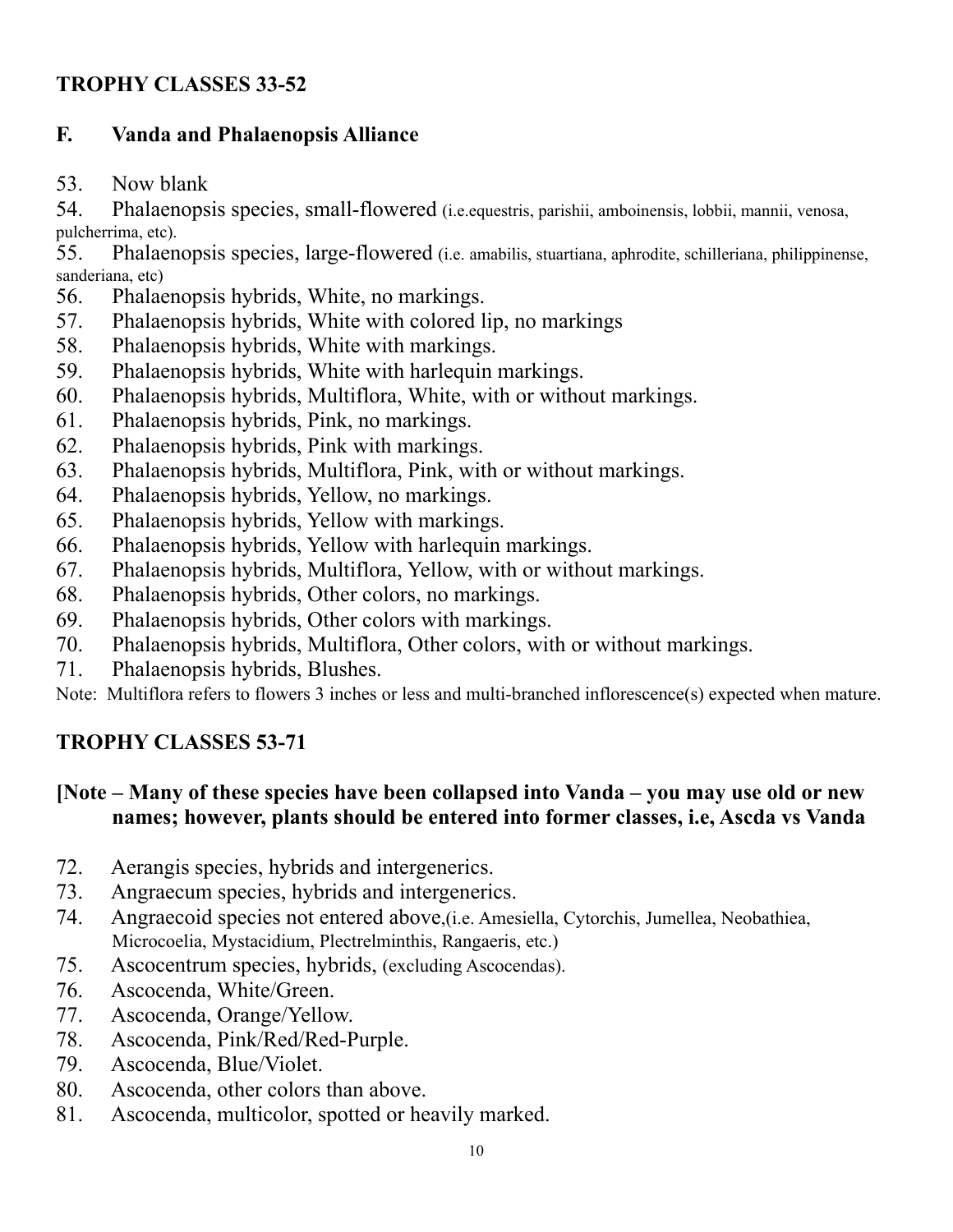- 82. Ascocentrum intergenerics, other than above.
- 83. Rhyncostylis species, hybrids and intergenerics, other than above.
- 84. Renanthera species, hybrids and intergenerics, other than above.
- 85. Aerides species, hybrids and intergenerics, other than above.
- 86 Neofinetia species, hybrids and intergenerics, other than above
- 87. Vanda species, hybrids and intergenerics, other than above.
- 88. Vanda allied genera species, hybrids and intergenerics, other than above.

#### **TROPHY CLASSES 72-88**

#### **G. Oncidium Alliance**

- 89. Brassia species and hybrids.
- 90. Miltonia species and hybrids.
- 91. Miltoniopsis species and hybrids.
- 92. [Former] Odontoglossum species and hybrids.
- 93. Oncidium species strap leaf type.
- 94. Oncidium species Mule-ear leaf type.
- 95. Oncidium species Other, (excluding Tolumnia).
- 96. Oncidium hybrids strap leaf type.
- 97. Oncidium hybrids Mule-ear leaf type.
- 98. Oncidium hybrids Other, (excluding Tolumnia).
- 99. Tolumnia (equitant Oncidium) species.
- 100. Tolumnia (equitant Oncidium) hybrids.
- 101. Psychopsis species and hybrids
- 102. Oncidiinae intergenerics, Brassia, other than above.
- 103. Oncidiinae intergenerics, Miltoniopsis/Miltonia, other than above.
- 104. Oncidiinae intergenerics, Odontoglossum, other than above.
- 105. Oncidiinae intergenerics, Oncidium, other than above.
- 106. Oncidium intergenerics, other than above.
- 107. Oncidium allied genera species, other than above.
- 108. Oncidium allied genera hybrids and intergenerics, other than above.

# **TROPHY CLASSES 89-108**

#### **H. Cymbidium Alliance**

- 109. Cymbidium species
- 110. Cymbidium hybrids, Standard.
- 111. Cymbidium hybrids, Intermediate.
- 112. Cymbidium hybrids, Miniature.
- 113. Cymbidium allied genera species, hybrids and intergenerics, other than above.

# **TROPHY CLASSES 109-113**